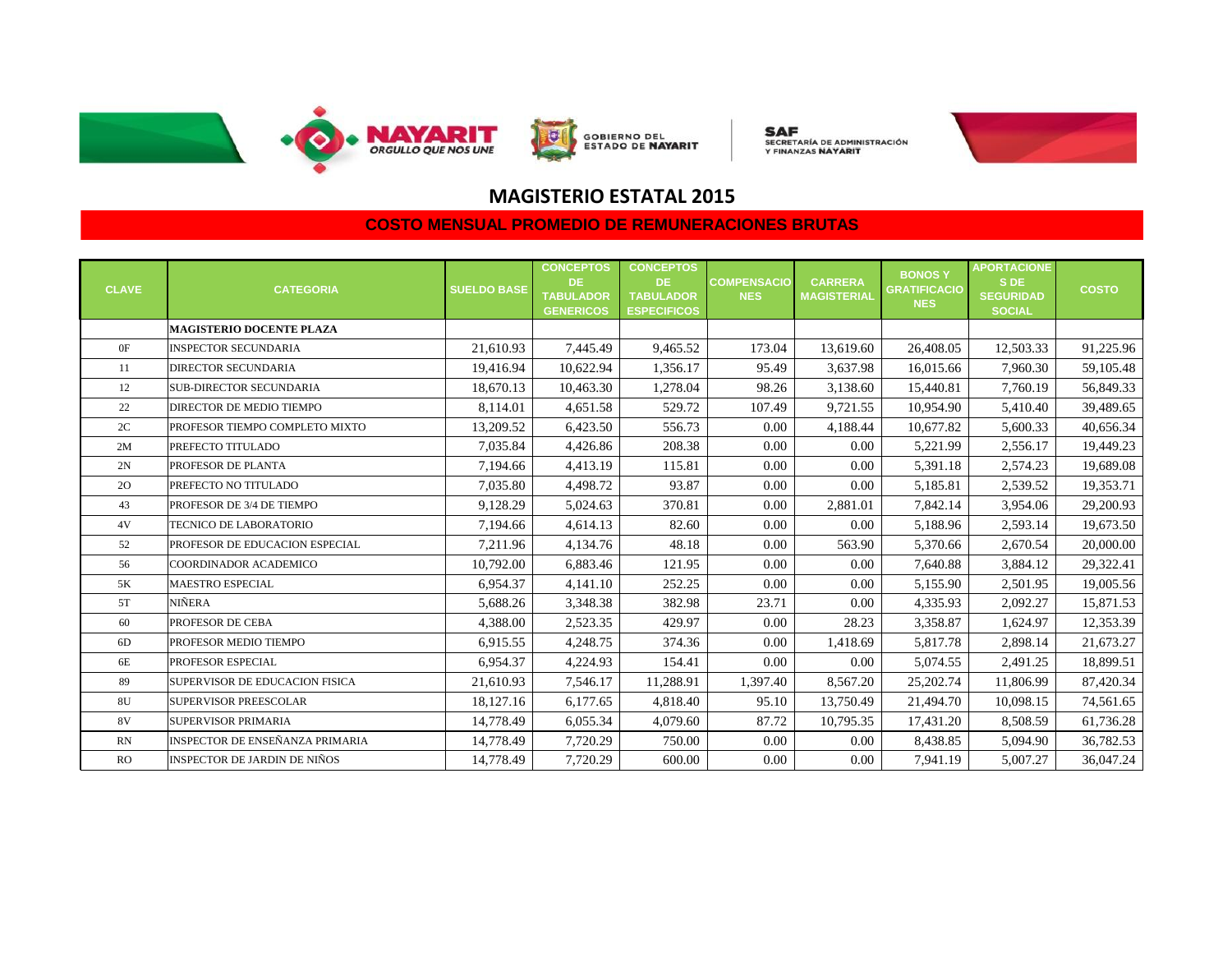

**SAF**<br>secretaría de administración<br>y finanzas **nayarit** 



### **MAGISTERIO ESTATAL 2015**

| <b>CLAVE</b> | <b>CATEGORIA</b>                | <b>SUELDO BASE</b> | <b>CONCEPTOS</b><br><b>DE</b><br><b>TABULADOR</b><br><b>GENERICOS</b> | <b>CONCEPTOS</b><br>DE.<br><b>TABULADOR</b><br><b>ESPECIFICOS</b> | <b>COMPENSACIO</b><br><b>NES</b> | <b>CARRERA</b><br><b>MAGISTERIAL</b> | <b>BONOSY</b><br><b>GRATIFICACIO</b><br><b>NES</b> | <b>APORTACIONE</b><br>S DE<br><b>SEGURIDAD</b><br><b>SOCIAL</b> | <b>COSTO</b> |
|--------------|---------------------------------|--------------------|-----------------------------------------------------------------------|-------------------------------------------------------------------|----------------------------------|--------------------------------------|----------------------------------------------------|-----------------------------------------------------------------|--------------|
|              | <b>MAGISTERIO DOCENTE HORAS</b> |                    |                                                                       |                                                                   |                                  |                                      |                                                    |                                                                 |              |
| 72           | HRS.ENSEÑANZA MUSICAL           | 316.28             | 170.16                                                                | 27.22                                                             | 0.00                             | 0.00                                 | 352.29                                             | 119.61                                                          | 985.56       |
| 7T           | <b>HORAS EDUCACION FISICA</b>   | 359.74             | 217.88                                                                | 7.97                                                              | 0.00                             | 31.06                                | 287.54                                             | 136.69                                                          | 1,040.88     |
| 7U           | <b>HORAS SECUNDARIA</b>         | 359.74             | 215.60                                                                | 10.56                                                             | .14                              | 25.94                                | 285.04                                             | 135.79                                                          | 1,033.81     |
| RB           | <b>HORAS ADMINISTRATIVAS</b>    | 359.74             | 220.51                                                                | 3.61                                                              | 9.43                             | 0.00                                 | 270.80                                             | 125.45                                                          | 989.55       |

|    | <b>MAGISTERIO APOYO</b>     |          |          |        |        |      |          |          |           |
|----|-----------------------------|----------|----------|--------|--------|------|----------|----------|-----------|
| 2I | OFICIAL ADMINISTRATIVO      | 5.051.07 | 2.184.45 | 140.33 | 121.72 | 0.00 | 5,052.20 | 1.890.41 | 14,440.19 |
| 3N | CONTRALOR INTERNO           | 7.410.47 | 2,128.98 | 68.50  | 51.60  | 0.00 | 5,851.66 | 2,463.96 | 17,975.18 |
| 3V | PSICOLOGO                   | 6.120.67 | 2.195.13 | 46.00  | 0.00   | 0.00 | 5,182.11 | 2,126.70 | 15,670.60 |
| 3W | TRABAJADORA SOCIAL          | 5.780.08 | 2.134.65 | 46.00  | 51.30  | 0.00 | 5,045.90 | 2,032.14 | 15,090.07 |
| 3X | <b>VELADOR</b>              | 5.051.07 | 2.059.91 | 127.54 | 195.00 | 0.00 | 5,015.30 | 1,860.66 | 14,309.47 |
| 74 | <b>ASISTENTE DE PLANTEL</b> | 5.051.07 | 2,135.58 | 116.81 | 72.16  | 0.00 | 5,027.27 | 1.871.71 | 14,274.60 |
| 7В | <b>VIGILANTE</b>            | 5.051.07 | 2.153.68 | 0.00   | 30.00  | 0.00 | 4.699.29 | 1,839.34 | 13,773.38 |
| 7C | <b>AYUDANTE</b>             | 5,228.75 | 2,207.19 | 55.00  | 53.70  | 0.00 | 5,555.57 | 1,910.86 | 15,011.07 |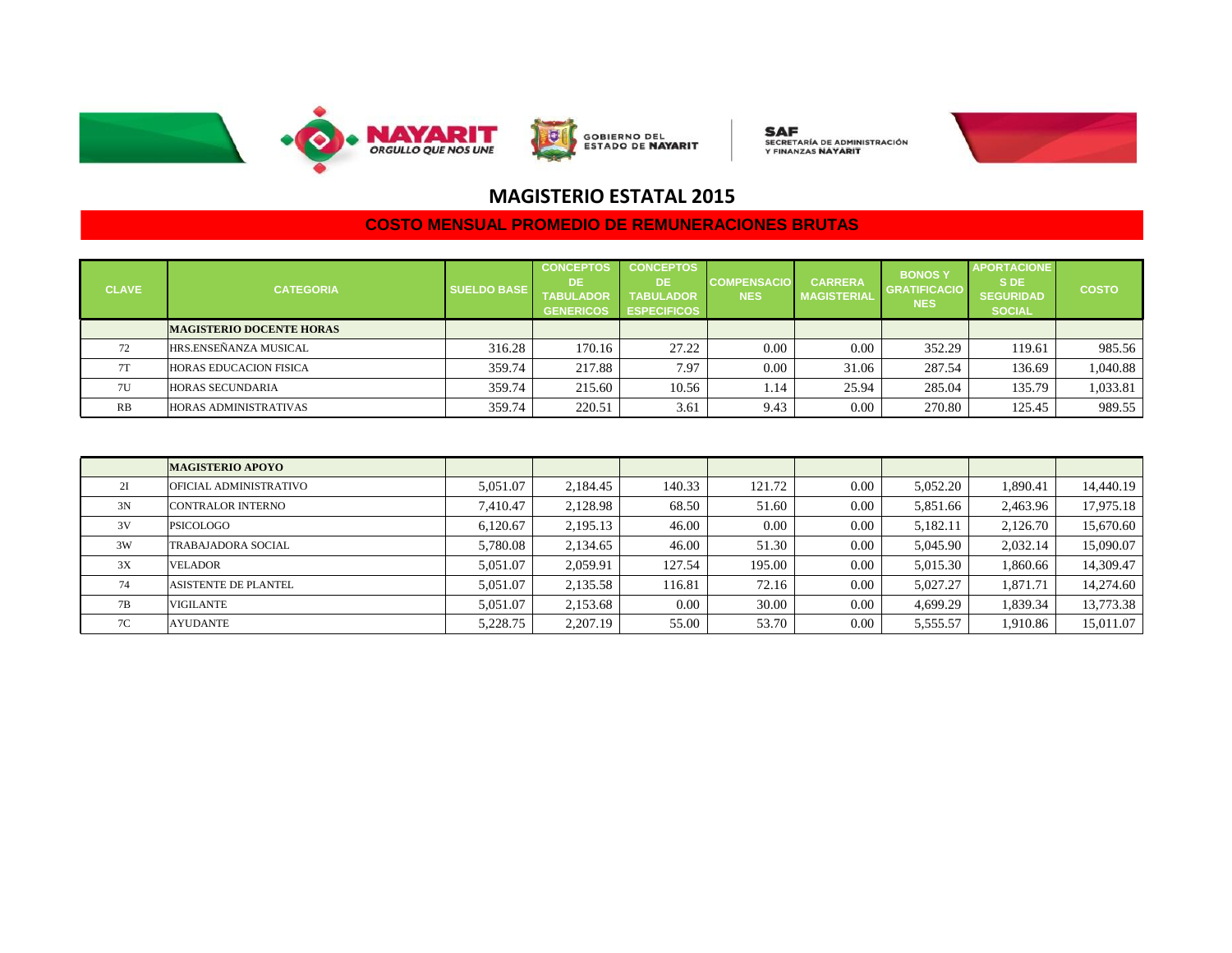

**SAF**<br>SECRETARÍA DE ADMINISTRACIÓN<br>Y FINANZAS **NAYARIT** 



# **NORMAL URBANA 2015**

| <b>CLAVE</b> | <b>CATEGORIA</b>                           | <b>SUELDO BASE</b> | <b>CONCEPTOS</b><br>DE.<br><b>TABULADOR</b><br><b>GENERICOS</b> | <b>CONCEPTOS DE</b><br><b>TABULADOR</b><br><b>ESPECIFICOS</b> | <b>COMPENSACIONES</b> | <b>BONOSY</b><br><b>GRATIFICACIO</b><br><b>NES</b> | <b>APORTACIONE</b><br>S DE<br><b>SEGURIDAD</b><br><b>SOCIAL</b> | <b>COSTO</b> |
|--------------|--------------------------------------------|--------------------|-----------------------------------------------------------------|---------------------------------------------------------------|-----------------------|----------------------------------------------------|-----------------------------------------------------------------|--------------|
|              | <b>PLAZAS</b>                              |                    |                                                                 |                                                               |                       |                                                    |                                                                 |              |
| 0J           | PROF.ENSEÑAN.SUP.TIT."C"TIEMPO COMP        | 24, 242. 35        | 2,139.00                                                        | 28,404.49                                                     | 520.80                | 25,464.10                                          | 13,970.14                                                       | 94,740.88    |
| 13           | PROF.ENSEÑAN.SUP.TIT.B TIEMPO COMP.        | 20,679.78          | 1,932.44                                                        | 13,208.78                                                     | 0.00                  | 17,208.72                                          | 8,852.11                                                        | 61,881.83    |
| 14           | PROF.ENSEÑAN.SUP.TIT.A 3/4 DE TIEMP        | 12,928.65          | 1,774.66                                                        | 4,512.28                                                      | 0.00                  | 9,232.37                                           | 4,688.97                                                        | 33,136.93    |
| 17           | PROF ENSEÑAN SUP TIT B 1/2 TIEMPO          | 10,202.14          | 1,512.86                                                        | 3,492.01                                                      | 0.00                  | 7,262.92                                           | 3,634.32                                                        | 26,104.24    |
| 4B           | <b>PROFR INVEST DE ENSEN SUP TIT C 1/2</b> | 11,959.49          | 848.35                                                          | 2,623.67                                                      | 0.00                  | 7,736.45                                           | 3,825.95                                                        | 26,993.91    |
| 79           | OFICIAL ADMINISTRATIVO ESPECIAL            | 5,769.26           | 1,060.92                                                        | 2,222.69                                                      | 0.00                  | 5,165.56                                           | 2,152.98                                                        | 16,371.40    |
| 7A           | OFICIAL DE SERVICIOS ESPECIALES            | 5,478.07           | 1,069.00                                                        | 2,108.03                                                      | 0.00                  | 4,995.52                                           | 2,073.04                                                        | 15,723.66    |

|     | <b>HORAS</b>                |                  |                |        |      |        |        |          |
|-----|-----------------------------|------------------|----------------|--------|------|--------|--------|----------|
| l7S | <b>HORAS ASIGNATURA "B"</b> | 343.39           | 55.55<br>JJ.JJ | 76.99  | 0.00 | 250.45 | 114.13 | 840.51   |
| 17V | <b>HORAS ASIGNATURA "C"</b> | 391.37<br>$\sim$ | 29.46          | 736.34 | 0.00 | 491.26 | 222.17 | 4,870.60 |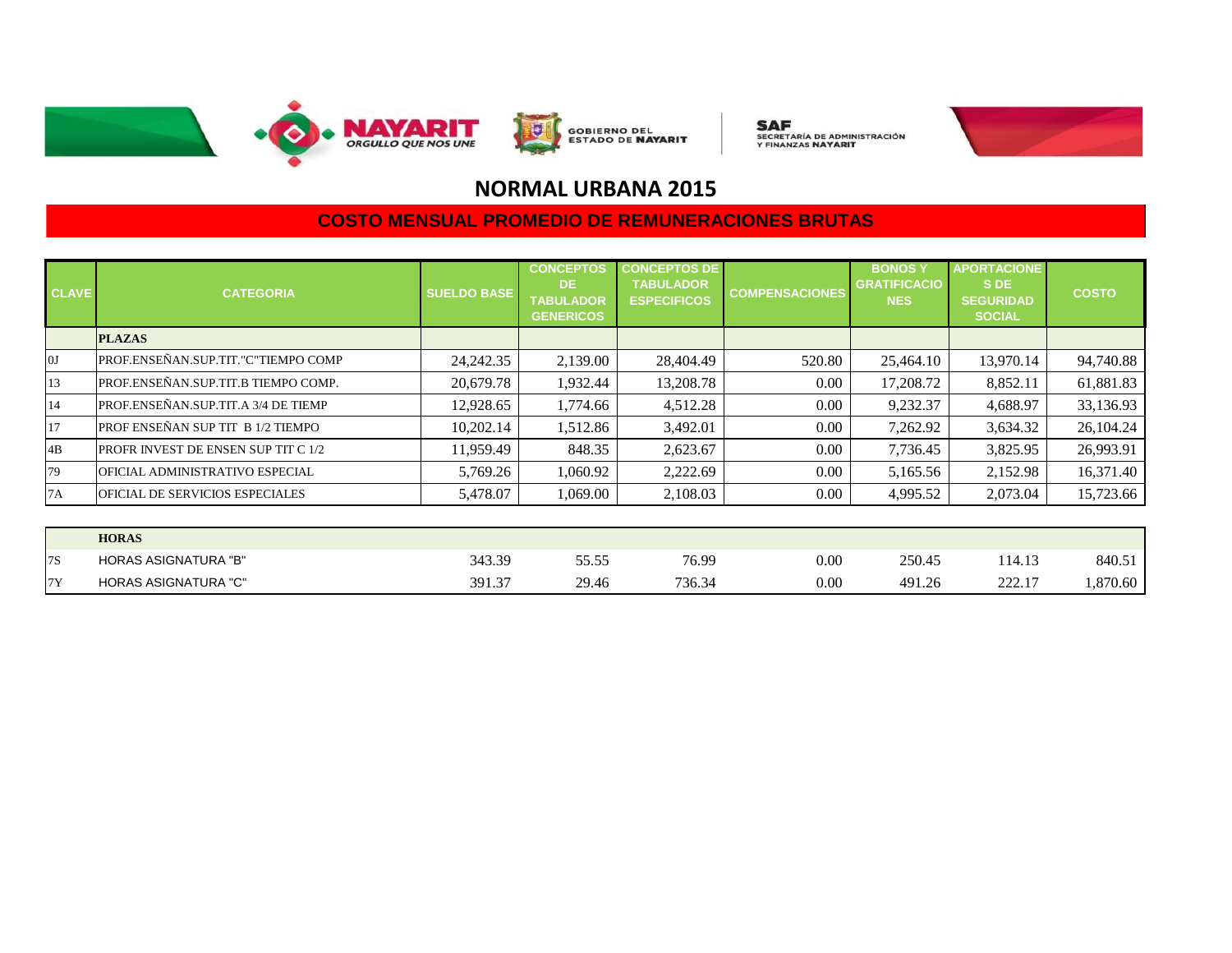

**GOBIERNO DEL<br>ESTADO DE <b>NAYARIT** 

**SAF**<br>secretaría de administración<br>y finanzas **nayarit** 



## **SISTEMA SUBSIDIADO 2015**

| <b>CLAVE</b>   | <b>CATEGORIA</b>               | <b>SUELDO BASE</b> | <b>CONCEPTOS DE</b><br><b>TABULADOR</b><br><b>GENERICOS</b> | <b>CONCEPTOS DE</b><br><b>TABULADOR</b><br><b>ESPECIFICOS</b> | <b>COMPENSACIONE</b><br><b>S</b> | <b>CARRERA</b><br><b>MAGISTERIAL</b> | <b>BONOSY</b><br><b>GRATIFICACIO</b><br><b>NES</b> | <b>APORTACIONE</b><br>S DE<br><b>SEGURIDAD</b><br><b>SOCIAL</b> | <b>COSTO</b> |
|----------------|--------------------------------|--------------------|-------------------------------------------------------------|---------------------------------------------------------------|----------------------------------|--------------------------------------|----------------------------------------------------|-----------------------------------------------------------------|--------------|
|                | <b>DOCENTE PLAZA</b>           |                    |                                                             |                                                               |                                  |                                      |                                                    |                                                                 |              |
| 2C             | PROFESOR TIEMPO COMPLETO MIXTO | 13,209.52          | 5,809.68                                                    | 1.042.74                                                      | 0.00                             | 10,642.44                            | 14,722.25                                          | 7,279.87                                                        | 52,706.51    |
| 43             | PROFESOR DE 3/4 DE TIEMPO      | 9,128.29           | 4,482.70                                                    | 736.51                                                        | 27.78                            | 6,659.04                             | 10,110.88                                          | 4,998.86                                                        | 36,144.05    |
| 5K             | <b>MAESTRO ESPECIAL</b>        | 6,954.37           | 3,999.32                                                    | 98.60                                                         | 0.00                             | 0.00                                 | 5,167.47                                           | 2,490.15                                                        | 18,709.91    |
| 6D             | PROFESOR MEDIO TIEMPO          | 6,915.55           | 3,489.57                                                    | 910.68                                                        | 0.00                             | 1,442.47                             | 6,044.19                                           | 2,970.50                                                        | 21,772.96    |
| C1             | <b>DIRECTOR</b>                | 12,086.42          | 6,769.27                                                    | 156.34                                                        | 0.00                             | 3,778.32                             | 10,826.44                                          | 5,267.03                                                        | 38,883.81    |
| C <sub>2</sub> | JEFE DE AREA PEDAGOGICA        | 9,833.28           | 5,610.16                                                    | 106.15                                                        | 0.00                             | 0.00                                 | 7,007.67                                           | 3,499.85                                                        | 26,057.11    |
| C8             | <b>EDUCADORA</b>               | 9.833.28           | 5,358.02                                                    | 119.96                                                        | 0.00                             | 4,827.99                             | 9,043.21                                           | 4.641.99                                                        | 33,824.46    |
| Z <sub>0</sub> | SUPERVISOR TELES, ZONA         | 20,437.74          | 5,370.90                                                    | 11,284.29                                                     | 216.30                           | 23,717.99                            | 32,798.41                                          | 15,220.87                                                       | 109,046.49   |
| Z1             | SUPERVISOR TELES .ZONA         | 20,437.73          | 12,015.87                                                   | 4,949.22                                                      | 121.80                           | 17,191.93                            | 26,244.69                                          | 13,011.20                                                       | 93,972.43    |
| Z <sub>3</sub> | <b>DIRECTOR TELESEC ZONA I</b> | 19,416.93          | 9,008.13                                                    | 1,819.30                                                      | 132.71                           | 13,168.19                            | 21,705.38                                          | 10,340.40                                                       | 75,591.04    |
| Z <sub>4</sub> | PROFESOR TITULADO ZONA III     | 10,792.01          | 3,396.51                                                    | 3,643.51                                                      | 1.10                             | 5,685.16                             | 12,233.18                                          | 5,718.93                                                        | 41,470.40    |
| Z <sub>5</sub> | PROF. TITULADO ZONA            | 10,791.99          | 6,415.53                                                    | 346.33                                                        | 1.64                             | 2,348.89                             | 8,877.06                                           | 4,534.60                                                        | 33,316.04    |
| Z7             | PROFR. NO TITULADO ZONA        | 6,915.55           | 4,145.09                                                    | 95.83                                                         | 0.00                             | 648.59                               | 5,443.55                                           | 2,670.81                                                        | 19,919.42    |
| ${\rm ZF}$     | SUBDIRECTOR SEC TECNICA        | 18,670.24          | 9,828.17                                                    | 397.77                                                        | 108.60                           | 4,168.73                             | 15,482.51                                          | 7,676.82                                                        | 56,332.83    |
| ZG             | PREFECTO TITULADO SEC T        | 7,035.84           | 4,167.43                                                    | 90.72                                                         | 0.00                             | 0.00                                 | 5,186.68                                           | 2,547.51                                                        | 19,028.18    |
| ZH             | PREFECTO NO TIT SEC TEC        | 7,050.78           | 4,112.02                                                    | 124.85                                                        | 0.00                             | 0.00                                 | 5,383.92                                           | 2,551.20                                                        | 19,222.76    |
| ZM             | <b>COORDINADOR SECUNDARIA</b>  | 10,791.99          | 6,369.12                                                    | 176.70                                                        | 0.00                             | 0.00                                 | 8,035.93                                           | 3,890.74                                                        | 29,264.49    |
|                |                                |                    |                                                             |                                                               |                                  |                                      |                                                    |                                                                 |              |
|                | <b>DOCENTE HORAS</b>           |                    |                                                             |                                                               |                                  |                                      |                                                    |                                                                 |              |
| D7             | <b>HORAS DE MUSICA</b>         | 359.73             | 199.12                                                      | 4.99                                                          | 0.00                             | 0.00                                 | 237.78                                             | 124.04                                                          | 925.66       |
| <b>ZC</b>      | HORAS DE F.C ZONA III          | 359.73             | 112.58                                                      | 119.76                                                        | 0.00                             | 267.69                               | 454.00                                             | 210.73                                                          | 1,524.50     |
| ZD             | HORAS DE F.C. ZONA II          | 359.73             | 211.81                                                      | 8.06                                                          | 0.00                             | 173.31                               | 345.98                                             | 173.64                                                          | 1,272.54     |
| ZI             | HORAS SECUNDARIA TECNIC        | 359.73             | 205.41                                                      | 5.22                                                          | 0.00                             | 46.65                                | 261.33                                             | 140.52                                                          | 1,018.87     |
|                |                                |                    |                                                             |                                                               |                                  |                                      |                                                    |                                                                 |              |